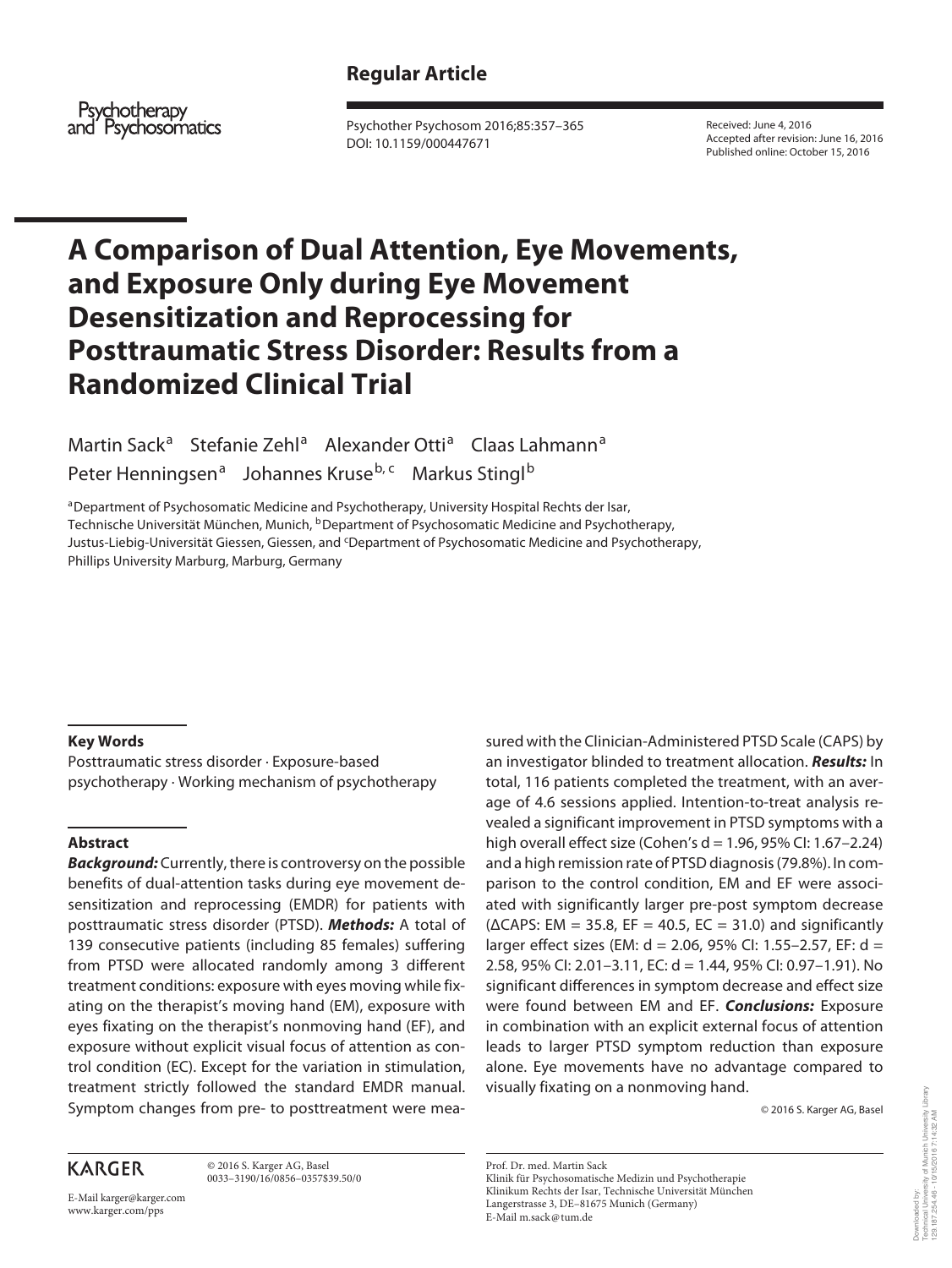## **Introduction**

 Posttraumatic stress disorder (PTSD) is characterized by intrusive memories, fear and avoidance, increased arousal symptoms due to memories and triggers of traumatic events, and (as a fourth symptom cluster added in 2013 to the DSM-5) negative alterations in cognitions and mood. According to evidence-based guidelines [1], individual trauma-focused cognitive behavioral therapy and eye movement desensitization and reprocessing (EMDR) are the first-line psychotherapeutic treatments for PTSD.

 Various concurrent theories exist about the possible working mechanisms of trauma-focused psychotherapy. Traditionally, PTSD is conceptualized as an anxiety disorder sustained by avoidance of both mental and behavioral confrontation with reminders of the trauma. Therefore, the traditional rationale of exposure-based treatment aims at a reduction of subjective distress and psychophysiological arousal through prolonged exposure and habituation to the stressor instead of avoidance [2]. The cognitive model [3] describes trauma-related anxiety and distress as consequences of negative appraisal and behavioral or cognitive avoidance of traumatic memory cues. More recently, a trauma-related information-processing paradigm has been proposed and supported by research on the reconsolidation of memory  $[4, 5]$ .

 From early on, proponents of EMDR claimed adaptive information processing as the core working mechanism [6]. In this regard, bilateral stimulation is thought to accelerate memory processing. EMDR breaks with the traditional long-lasting exposure paradigm by applying short-term phases of exposure of typically 30–60 s. EMDR therapy involves bringing to mind distressing trauma-related images, beliefs, and physical sensations while the therapist evokes dual attention during exposure by inducing eye movements from side to side or alternating stimulation by touch or auditory stimuli [7] .

 Several empirical studies among healthy participants have clearly shown that dual attention decreases the vividness and distress of autobiographical memories [8–13] . Lee and Drummond [14] described the improvement of PTSD symptoms as associated with more detached reexperiencing of the trauma memory during dual attention. In an experimental study, Holmes et al. [15] reported subsequently reduced flashbacks when a dual-attention task (playing the video game Tetris) was applied after watching a traumatic film. In a randomized pilot study Servan-Schreiber et al. [16] found alternating tactile stimuli associated with reduced subjective distress .

 Despite the empirical support cited above that dual attention might be helpful in reducing symptoms related to traumatic stress, controversy still exists about the underlying working mechanisms and the specific function of eye movements in EMDR. Two earlier meta-analyses of dismantling studies on EMDR concluded that eye movements are not necessary [17, 18] . In contrast, a 2013 metaanalysis [19] encompassing 26 studies concluded that eye movements had an additional effect on EMDR treatment and were associated with an increase in effect size (Cohen's  $d = 0.41$  in clinical studies and  $d = 0.74$  in experimental studies). However, all the studies cited in past reviews suffer from either a small sample size or methodological problems. This exhibits the need for a randomized study with a sufficiently large sample size comparing the effects of eye movements to control treatment conditions in a realistic treatment setting with patients suffering from PTSD [20].

 Our study was planned to address those issues following the idea of dismantling effects of exposure in combination with dual-attention tasks by comparing symptom reduction during EMDR in combination with two different dual-attention tasks (with and without eye movements) and a control condition without dual attention in a randomized controlled design. We hypothesized that (1) exposure in combination with dual attention is more effective than exposure alone and (2) exposure with dualattention task eye movements (EMDR) is more effective than exposure with dual attention by visually fixating on a nonmoving hand.

## **Methods**

#### Patients

 Participants were 139 patients with PTSD from two specialized centers for psychotraumatology at the Department of Psychosomatic Medicine and Psychotherapy, University Hospital Rechts der Isar, Technische Universität München, and the Department of Psychosomatic Medicine and Psychotherapy, Justus-Liebig-Universität Giessen, from January 2010 to September 2013. All participants were informed about the aims of the study and provided a written consent to participate. The study protocol was approved by the ethics committees of both universities and registered at ClinicalTrials.gov prior to data collection (NCT01209377).

 Patients were aged between 18 and 70 years and met the criteria for PTSD according to DSM-IV as assessed by the Clinician-Administered PTSD Scale (CAPS) interview. Severe medical problems and cardiac medication were assessed by taking a medical history. Both were exclusion criteria due to possible stress induced exacerbation of cardiac symptoms during trauma exposure. Further exclusion criteria were psychotic disorder, substance abuse disorder, severe depressive or dissociative disorder, or other un-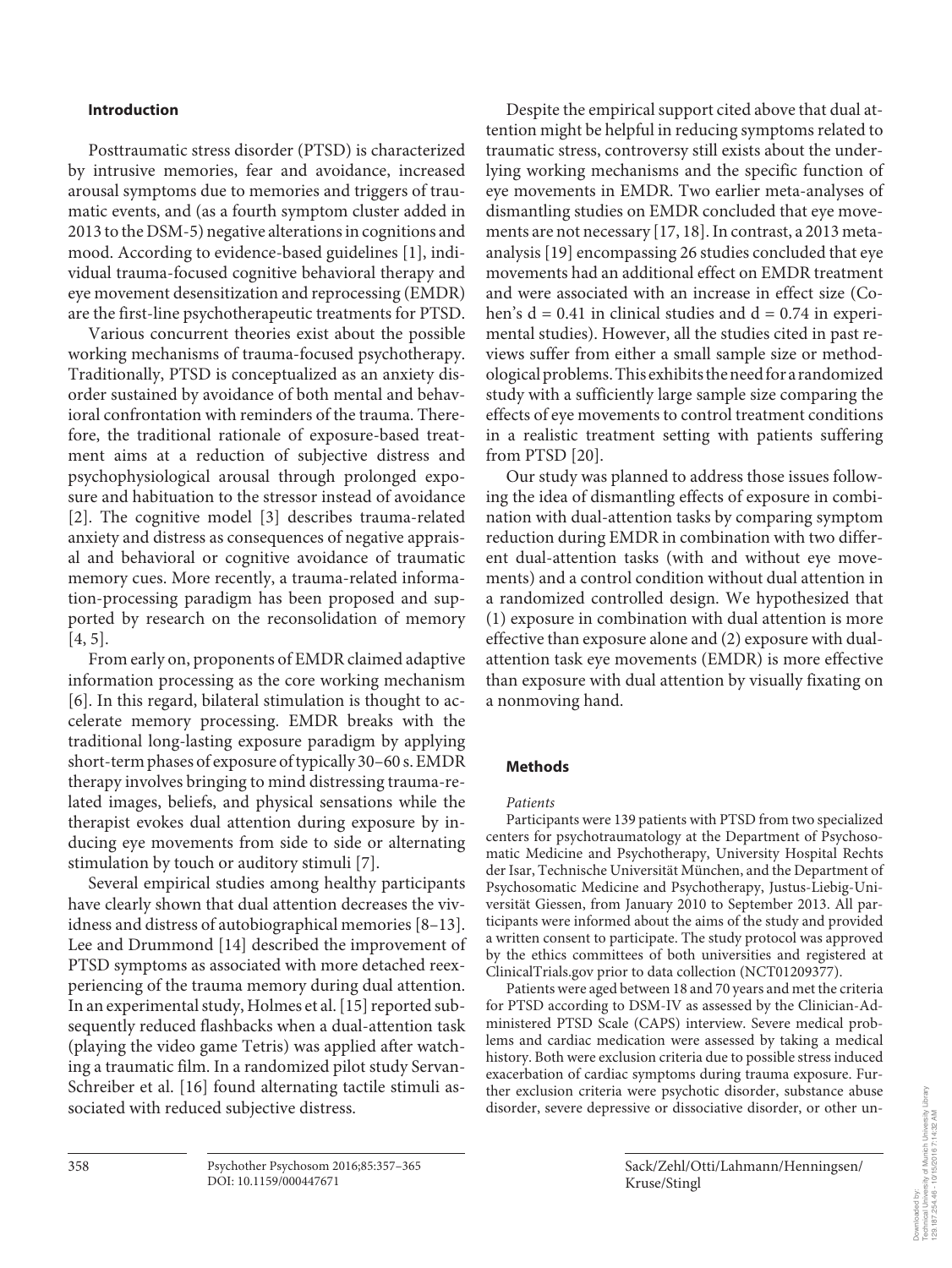

**Fig. 1.** Flow of participants through the trial.

stable psychological conditions preventing exposure therapy. Exclusion criteria were assessed by psychotherapists experienced in diagnostics applying ICD-10 checklists [21] . The participant flow through the study is depicted in figure 1.

#### Measures

 The CAPS [22] is a structured clinical interview that assesses the 17 symptoms of DSM-IV PTSD and rates the severity and frequency of these symptoms on a 5-point scale. The validated German version [23] was used, and the CAPS total score served as the primary outcome measure to our study.

 In order to monitor the trajectories of PTSD prevalence over the course of treatment the validated German version [24] of the SCID-PTSD module was used before every therapy session. For this purpose, a time window on the prevalence of PTSD during the last week was applied. Treatment-related symptoms of distress were evaluated by the therapist after the last treatment session using a custom-developed checklist monitoring distress during treatment sessions, memory actualization and abreactions, and temporary increase of symptoms.

 To assess subjectively experienced levels of symptoms, each patient completed the Beck Depression Inventory (BDI-II) [25, 26] , the Dissociative Experiences Scale (DES) [27] and the Impact of Event Scale (IES) [28, 29] before the beginning of treatment and 1 week after treatment.

#### Procedure

 The screening for eligible patients included the application of the SCID-PTSD and checklists for comorbid diagnosis and inclusion/exclusion criteria. After providing informed consent, each patient went through three assessment steps. The first was premeasurement, usually 1 or 2 weeks before the beginning of therapy. This included the CAPS interview and completion of the psychometric questionnaires (BDI, IES, and DES). The second step con-

129.187.254.46 - 10/15/2016 7:14:32 AM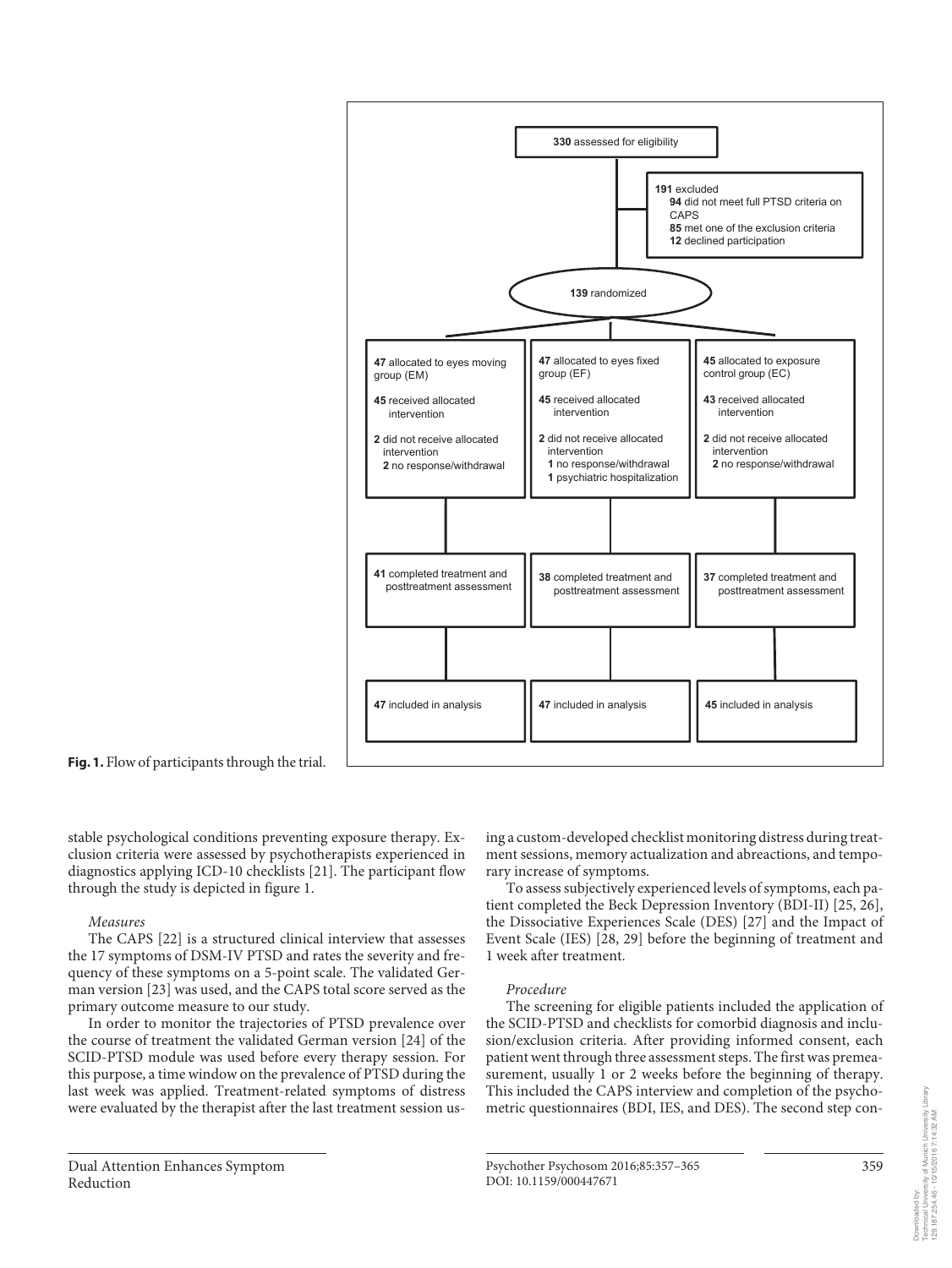sisted of therapy sessions scheduled on a weekly basis. At the start of each treatment session the PTSD diagnosis was evaluated by applying the SCID-PTSD, which scrutinizes symptoms within the last week. All therapy sessions were videotaped for later therapy adherence rating. The third step was posttreatment assessment scheduled 1 week after the last session that included a videotaped CAPS interview.

 For equal allocation among the 3 treatment conditions, two stratified random sequences were generated for each center for participants with high and low CAPS values ( $\leq 60$  vs. >60), respectively. Treatment allocation according the randomized sequence was placed in closed envelopes with a consecutive number before starting the study. After the CAPS assessment and before the beginning of treatment, the next available participant number either in the low or high CAPS stratification determined the randomized allocation.

#### Treatment

The psychotherapists  $(n = 12)$  in the study were all formally trained and clinically experienced EMDR therapists. Two update sessions on how to administer the EMDR study protocol properly were scheduled before the start of the study and at the beginning of the second year. Supervision was provided every 4 weeks based on videotapes of the treatment sessions by a certified and clinical experienced EMDR supervisor. Additionally, on-call supervision was available on demand.

 The treatment closely followed the EMDR manual in focusing on distressing trauma-related images, beliefs, and bodily sensations, as described by Solomon and Shapiro [30] . Participants were randomly allocated to 3 different treatment conditions: exposure with eyes moving while fixating on the moving hand of the therapist (EM), exposure with fixating on the nonmoving hand of the therapist (EF), and exposure without the explicit task of fixating on an external focus of attention (e.g. eyes closed or eyes open and looking unfocused into the room, EC) as control condition. So as not to disturb the therapy setting, fixation of the eyes was not controlled by a technical device such as an eye tracker. The therapists were trained to give precisely the same instructions and the same amount of verbal support during exposure in all 3 treatment conditions. Therapy was limited to a maximum of 8 sessions and was terminated when the criteria for PTSD diagnosis were no longer met or after 3 sessions without subjective symptom reduction.

#### Treatment Adherence

 All therapy sessions were videotaped. A random sample of 36 patients (31% of all completers) was equally drawn to represent all 3 treatment conditions and rated by an independent rater applying a custom-designed 25-item checklist for assessing adherence to the EMDR manual over the course of treatment. The adherence checklist covers the EMDR treatment manual phases 3–6 assessing the adequate focusing of the treatment target, guiding the patient through the exposure phase and ending the session by focusing on a positive cognition and physical sensations. On a scale from 0 (not at all) to 3 (very good), the mean adherence was 2.24 (range: 1.58– 2.67) with no significant statistical differences in treatment adherence between the 3 treatment conditions (EM: 2.24 ± 0.33, EF: 2.30  $\pm$  0.18, EC: 2.17  $\pm$  0.26; F(2): 0.89, p = 0.46).

#### Statistical Methods

 Characteristics of the pretreatment conditions were compared by using  $\chi^2$  tests for categorical variables, t tests, and one-way analysis of variance (ANOVA) for continuous variables. All randomized participants were included in the intention-to-treat (ITT) sample. Missing CAPS score values at posttreatment ( $n = 23, 16.5\%$ ) of the total sample) and missing data for the symptom questionnaires were obtained by using multiple imputations [31] .

 Kaplan-Meier survival analysis was administered to examine the number of sessions until remission, considered as events, for subjects in the 3 treatment groups. Comparisons of survival were done with the log-rank test [32] . Covariates (such as baseline trauma severity and type of trauma) during the time until remission of PTSD were investigated by using the Cox proportional hazards regression analysis [32] .

 Primary outcomes were analyzed by using the linear mixed model [33, 34], taking into account the intraindividual variance over time. Our model included the subjects as random effects, time as repeated factor, and treatment groups as fixed effects. Baseline severity, type of trauma, sex, number of sessions, number of stimulation periods, stimulation time, therapist, and site were also analyzed. Comparisons of treatment groups according to our psychological hypotheses were done by using a priori contrasts.

 Cohen's d was used to compute the effect sizes, which were classified as small ( $d = 0.20$ ), medium ( $d = 0.50$ ), and large ( $d = 0.80$ ) [35]. Descriptive statistics and comparisons at pretreatment were done with IBM SPSS Statistics, version 21. Survival analysis, multiple imputations, the linear mixed model, and Cohen's d calculations were done with the open-source Software R, version 3.2 (Comprehensive R Archive Network: http://cran.r-project.org), with the packages survival, mice, nlme, and compute.es.

## **Results**

 A total of 139 patients suffering from PTSD were included in the study, randomized into 3 treatment conditions. The total treatment dropout rate was  $16.5\%$  (n = 23). The dropout rates among EM ( $n = 6$ , 12.8%), EF ( $n =$ 9, 19.1%), and EC ( $n = 6$ , 14%) did not differ significantly ( $\chi^2$  = 0.78, p = 0.68). The baseline PTSD symptom severity as measured with the CAPS was higher in the dropout sample (mean:  $67.9 \pm 20.5$ ) than in the completer sample (mean:  $57.3 \pm 18.1$ ; t = 2.5, p = 0.014).

 There were no adverse events leading to dropout in the EM condition, 1 adverse event (psychiatric hospitalization) in the EF condition, and 1 adverse event (psychiatric hospitalization) in the EC condition. None of the adverse events were rated as study related.

 Table 1 presents the demographic and clinical characteristics of the patients. Interpersonal trauma was reported by 48.9% ( $n = 68$ ) of all participants. No significant differences in trauma category prevalence were found between treatment groups ( $\chi^2 = 1.8$ , p = 0.91). No statistically significant differences between groups were found regarding the pretreatment assessment data presented in table 1 (all  $p > 0.05$ ).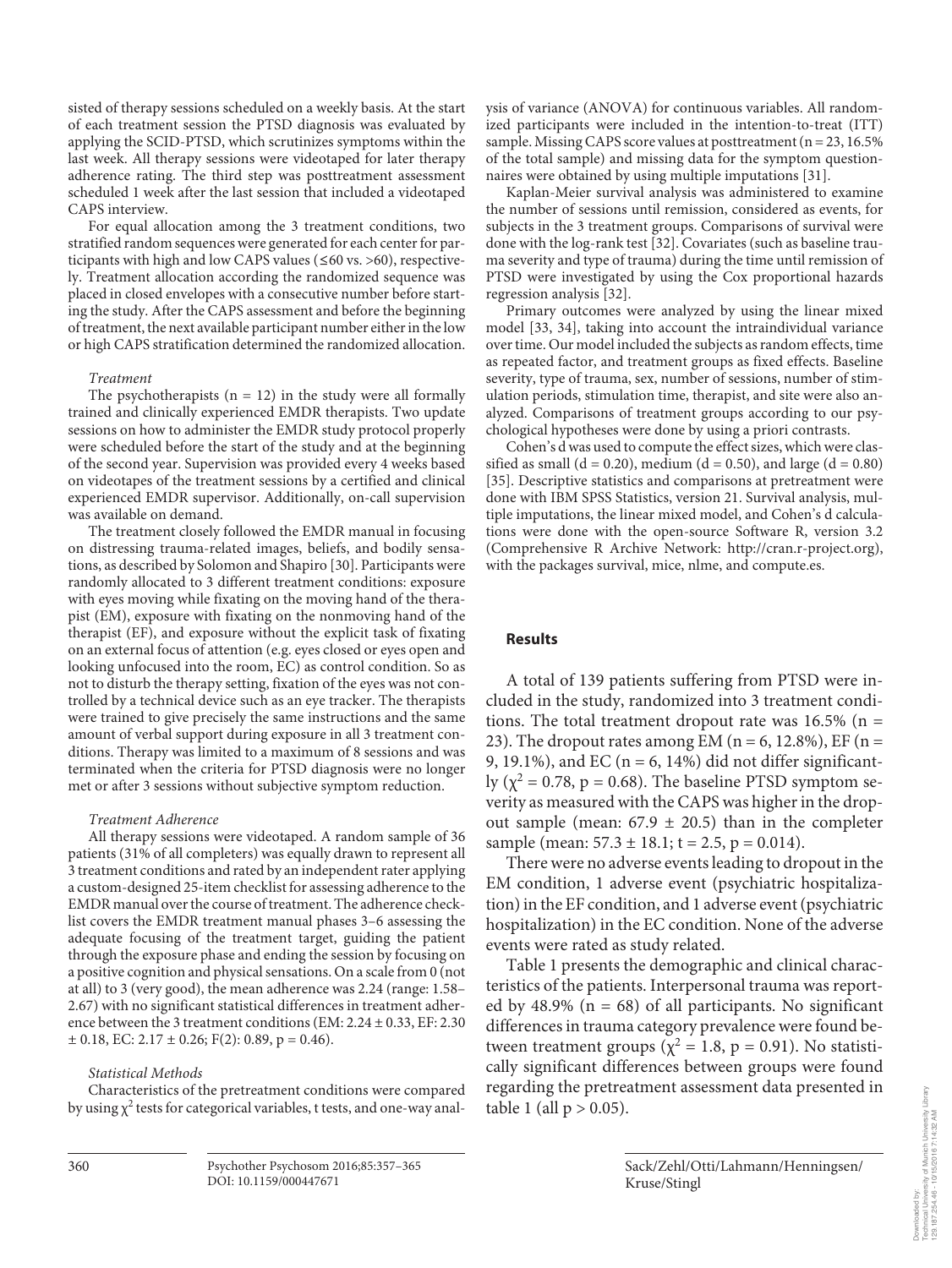| Variable                            | $EM (n = 47)$    | $EF(n = 47)$     | $EC (n = 45)$    | Total ( $n = 139$ ) |
|-------------------------------------|------------------|------------------|------------------|---------------------|
| Age, years                          | $39.3 \pm 11.8$  | $40.9 \pm 13.1$  | $38.8 \pm 12.5$  | $39.6 \pm 12.4$     |
| Sessions completed                  | $4.2 \pm 1.8$    | $4.7 \pm 1.9$    | $3.9 \pm 1.8$    | $4.3 \pm 1.9$       |
| Exposure periods <sup>a</sup>       | $75.7 \pm 55.5$  | $76.7 \pm 42.3$  | $67.8 \pm 39$    | $73.6 \pm 46.5$     |
| Exposure time <sup>a</sup> , min    | $106.3 \pm 65.4$ | $130.2 \pm 67.2$ | $115.8 \pm 54.9$ | $117.1 \pm 63.3$    |
| Gender                              |                  |                  |                  |                     |
| Female                              | 32(68.1)         | 26(55.3)         | 31 (68.9)        | 89 (64.0)           |
| Male                                | 15(31.9)         | 21 (44.7)        | 14(31.1)         | 50 (36.0)           |
| Education                           |                  |                  |                  |                     |
| $\leq$ High school                  | 9(19.1)          | 13(27.6)         | 9(20.0)          | 31(22.3)            |
| College                             | 16(34.0)         | 8(17.0)          | 11(24.4)         | 35(25.2)            |
| >College                            | 22 (46.8)        | 26(55.3)         | 25(55.6)         | 73 (52.5)           |
| Marriage                            |                  |                  |                  |                     |
| Single                              | 21 (44.7)        | 23 (48.9)        | 28 (62.2)        | 72 (51.8)           |
| Married                             | 15(31.9)         | 18 (38.3)        | 12(26.7)         | 45 (32.4)           |
| Divorced/separated                  | 10(21.3)         | 4(8.5)           | 3(6.7)           | 17(12.2)            |
| Widowed                             | 1(2.1)           | 2(4.3)           | 2(4.4)           | 5(3.6)              |
| Work status                         |                  |                  |                  |                     |
| Employed                            | 33 (70.2)        | 37 (78.7)        | 31 (68.9)        | 101(72.6)           |
| Retired                             | 7(14.9)          | 7 (14.9)         | 11 (24.4)        | 25(18.0)            |
| Unemployed                          | 7 (14.9)         | 3(6.4)           | 3(6.7)           | 13(9.4)             |
| Type of trauma                      |                  |                  |                  |                     |
| Natural disaster/severe disease     | 4(8.5)           | 9(19.1)          | 3(6.7)           | 16(11.5)            |
| Accident                            | 21 (44.7)        | 18 (38.3)        | 21(46.7)         | 60(43.2)            |
| Physical assault                    | 15(31.9)         | 12(25.5)         | 13 (28.9)        | 40(28.8)            |
| Sexual trauma                       | 7(14.9)          | 8(17.0)          | 8(17.8)          | 23(16.5)            |
| Medication                          |                  |                  |                  |                     |
| Antidepressants                     | 3(6.4)           | 8 (17.0)         | 8(17.8)          | 19 (13.7)           |
| Neuroleptics                        | 0(0)             | 3(6.4)           | 3(6.7)           | 6(4.3)              |
| Benzodiazepines                     | 0(0)             | 0(0)             | 3(6.7)           | 3(2.2)              |
| Other psychotropic medication       | 2(4.3)           | 2(4.3)           | 3(6.7)           | 7(5.0)              |
| Comorbid psychiatric disorders      |                  |                  |                  |                     |
| Depressive disorders                | 21 (44.7)        | 22 (46.8)        | 21 (46.7)        | 64 (46.0)           |
| Anxiety disorders                   | 5(10.6)          | 8 (17.0)         | 4(8.9)           | 17(12.2)            |
| Somatoform disorders                | 4(8.5)           | 1(2.1)           | 7(15.6)          | 12(8.6)             |
| Personality disorders               | 1(2.1)           | 3(6.3)           | 4(8.9)           | 8(5.8)              |
| Other                               | 1(2.1)           | 1(2.1)           | 4(8.9)           | 6(4.3)              |
| Questionnaire measures <sup>b</sup> |                  |                  |                  |                     |
| IES-pre                             | $39.9 \pm 14.3$  | $41.8 \pm 15.2$  | $41.7 \pm 13.4$  | $41.1 \pm 14.3$     |
| IES-post                            | $17.4 \pm 13.8$  | $18.3 \pm 12.8$  | $16.2 \pm 16.1$  | $17.3 \pm 14.2$     |
| DES-pre                             | $13.8 \pm 11.8$  | $10.8 \pm 8.6$   | $14.4 \pm 8.3$   | $13.0 \pm 9.6$      |
| DES-post                            | $10.3 \pm 10.6$  | $6.4 \pm 10.3$   | $9.3 \pm 7.9$    | $8.7 \pm 10.1$      |
| BDI-II-pre                          | $24.0 \pm 8.4$   | $23.0 \pm 12.0$  | $22.9 + 9.9$     | $23.3 \pm 10.1$     |
| BDI-II-post                         | $17.8 \pm 11.7$  | $10.6 \pm 11.7$  | $11.8 \pm 11.5$  | $13.4 \pm 11.6$     |

## **Table 1.** Descriptive statistics of final sample

Data are presented as means  $\pm$  SD or n (%), as appropriate.

<sup>a</sup> Calculated for patients receiving at least 1 treatment session ( $n = 133$ ).

<sup>b</sup> Number of missing values postmeasurement in regard to the completer sample (n = 116): IES-pre (n = 9), IES-post (n = 13), DES-pre (n = 14), DES-post (n = 11), BDI-II-pre (n = 19), and BDI-post (n = 7).

Reduction

361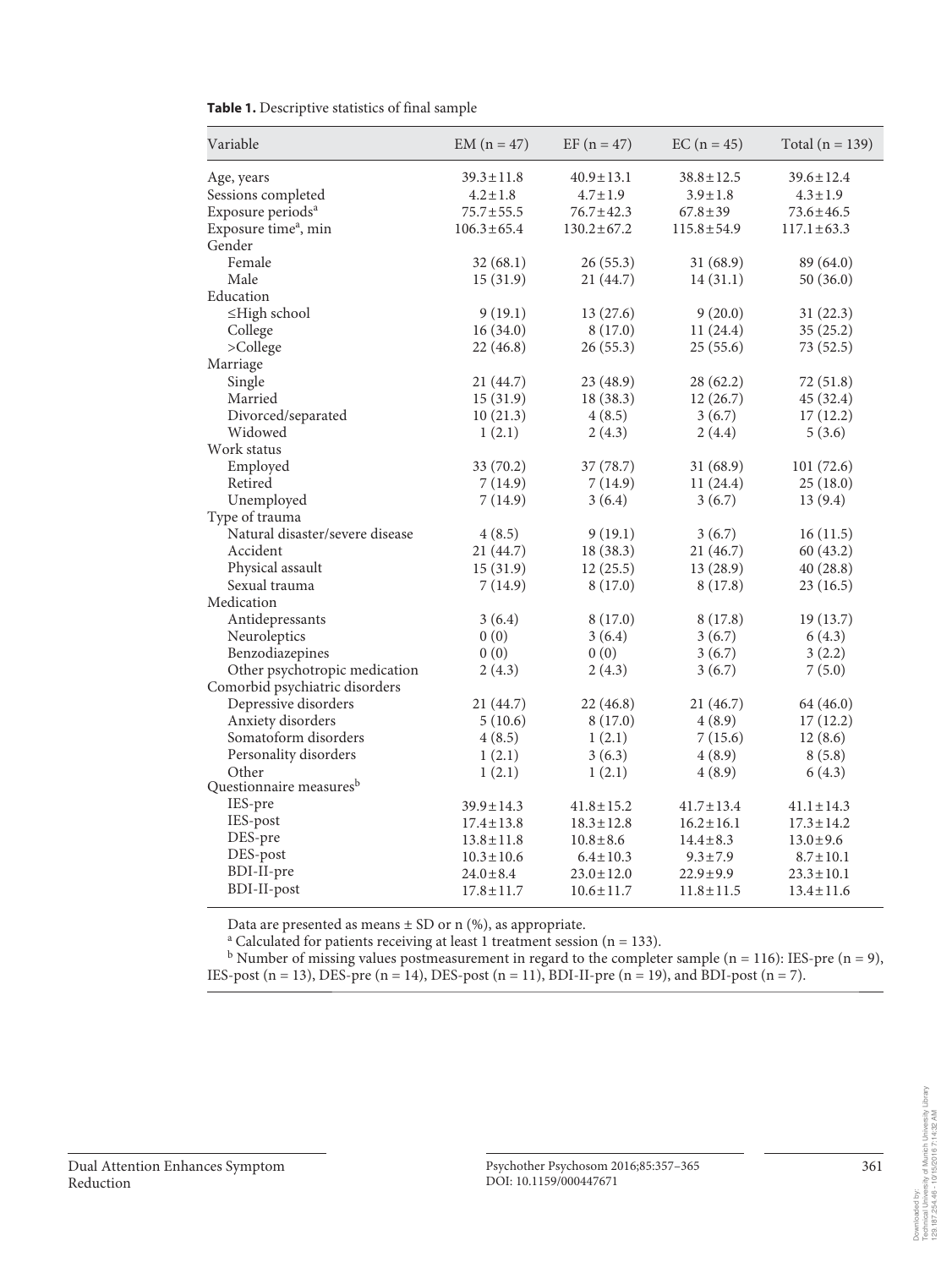|            | Pretreatment |                                                 | Posttreatment |    |                                                 | Fixed effects                                                        |             |                                                              |             |  |                   |  |                           |              |
|------------|--------------|-------------------------------------------------|---------------|----|-------------------------------------------------|----------------------------------------------------------------------|-------------|--------------------------------------------------------------|-------------|--|-------------------|--|---------------------------|--------------|
|            | <b>EM</b>    | EF                                              | EC.           | EM | EF                                              | EC                                                                   | EM          |                                                              | EF          |  | EC                |  |                           |              |
|            |              |                                                 |               |    |                                                 |                                                                      | $\beta$ t p |                                                              | $\beta$ t p |  |                   |  |                           | $\mathbf{p}$ |
| <b>ITT</b> |              | $58.6 \pm 16.6$ $60.8 \pm 15.5$ $57.6 \pm 23.9$ |               |    | $22.8 \pm 18.1$ $20.3 \pm 16.3$ $26.6 \pm 18.8$ |                                                                      |             | $3.9$ $2.5$ $0.01^*$ $3.8$ $2.5$ $0.01^*$ $0.1$ $0.05$ $0.9$ |             |  |                   |  |                           |              |
| Completers |              | $56.8 \pm 15.4$ $60.4 \pm 16.0$ $54.5 \pm 22.4$ |               |    |                                                 | $21.3 \pm 16.5$ $18.5 \pm 16.9$ $23.7 \pm 17.7$ $3.7$ $2.4$ $0.01^*$ |             |                                                              |             |  | $3.8$ 2.4 $0.02*$ |  | $0.1 \quad 0.1 \quad 0.9$ |              |

 Data are presented as means ± SD. Missing values in the ITT sample were imputed using multiple imputation. Coefficient β reflects fixed effects obtained with linear mixed modeling using a priori contrasts (repeated factor = time, random factor = subject).



**Fig. 2.** Effect sizes of the CAPS per treatment condition.

## Primary Outcome

 Based on the session-to-session SCID-PTSD assessment, 111 subjects showed remission of PTSD diagnosis. The EM (n = 38 of 47, 80.9%), EF (n = 37 of 47, 78.7%), and EC ( $n = 36$  of 45, 80.0%) groups did not differ in the number of remitted participants ( $\chi^2 = 0.070$ ,  $p = 0.97$ ).

 The Kaplan-Meier analysis of remission rates showed a slightly higher number of treatment sessions to remission in the EF (mean: 5.0) than in the EM (mean: 4.1) and EC (mean: 4.2) groups, but this finding was not significant ( $\chi^2$  = 3.4, p = 0.18). A Cox proportional hazards regression analysis including treatment condition, baseline PTSD symptoms (CAPS total score), and type of trauma as covariates revealed no significant effects (Wald = 0.57,  $p = 0.90$ ).

## ITT Analysis

 Table 2 presents the CAPS scores, which is the main outcome measure. In all treatment groups, the CAPS scores improved from pre- to posttreatment ( $t = 21.0$ ,  $p <$ 0.001). The linear mixed-model analysis revealed lower CAPS scores in the EM ( $d = 2.06$ ,  $p < 0.001$ ) and EF ( $d =$ 2.58,  $p < 0.001$ ) groups than in the EC group (d = 1.44, p < 0.001). Effect sizes in CAPS score reduction for the ITT sample per treatment condition are depicted in figure 2a. The a priori contrasts showed similar β values in the EM and EF groups, whereas the β value in the EF group was higher than that in the EC group (table 2). A significant fixed effect of PTSD symptoms (CAPS total score) at baseline (β = 28.2, t = 16.6, p < 0.001) indicated that participants with higher CAPS scores had greater improvement from pre- to posttreatment in all conditions. Wald tests on the  $\beta$  value for site, therapist, sex, type of trauma, and number of sessions did not indicate a significant influence (all  $p > 0.05$ ).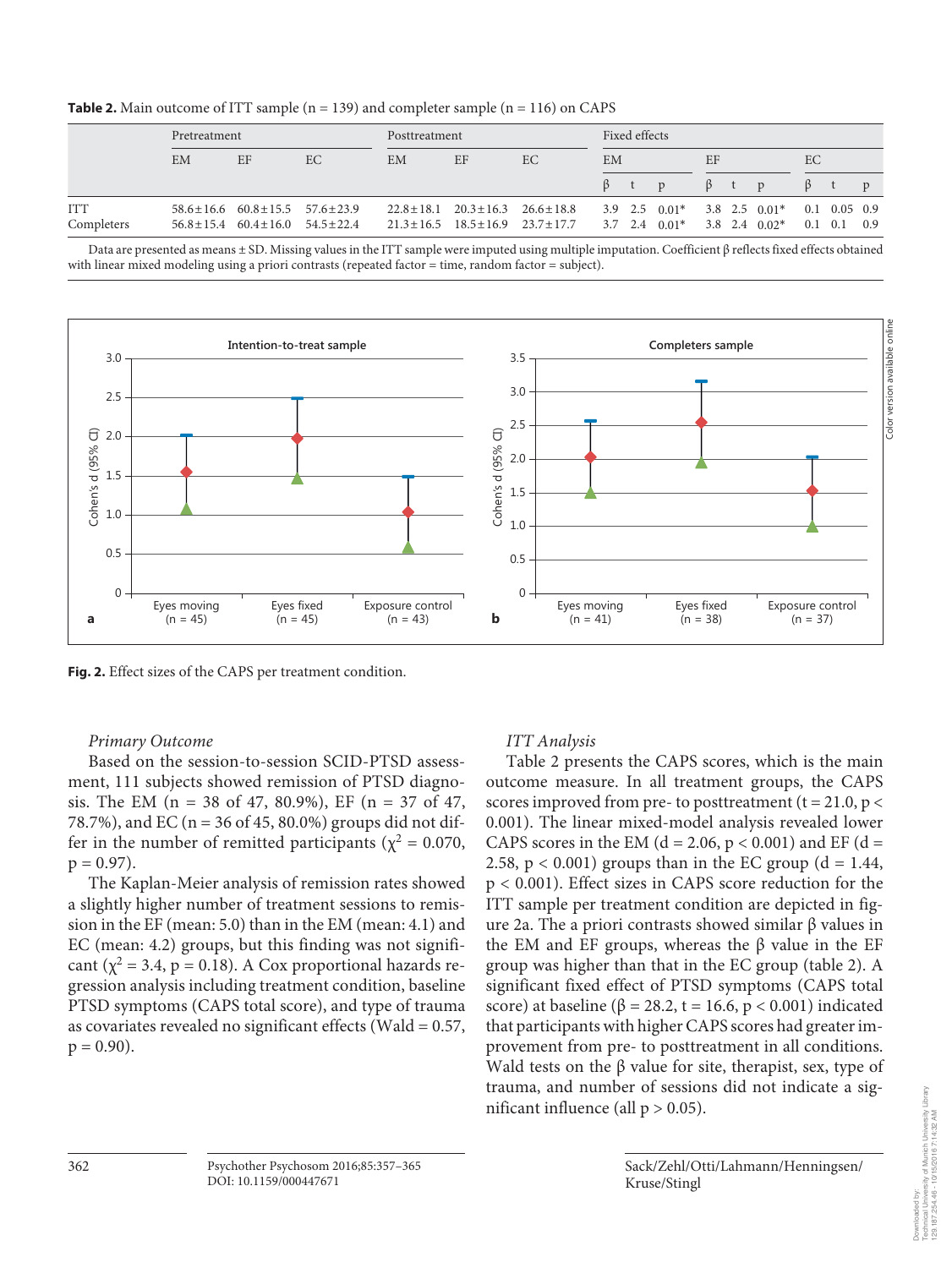|                                                                    | EM        | EF        | EC       |      | p value |
|--------------------------------------------------------------------|-----------|-----------|----------|------|---------|
| Symptoms of distress                                               |           |           |          |      |         |
| Temporary increase of PTSD symptoms                                | 14 (34.1) | 12(32.6)  | 16(43.2) | 1.2  | 0.54    |
| Temporary increase of other symptoms                               | 12(29.3)  | 14 (36.8) | 12(32.4) | 0.52 | 0.77    |
| Actualization of traumatic memory details                          | 10(24.4)  | 9(23.7)   | 11(29.7) | 0.43 | 0.81    |
| Abreactions during therapy sessions                                | 5(12.2)   | 13(34.2)  | 3(8.1)   | 10.1 | 0.006   |
| Any symptoms of distress during treatment                          | 19(46.3)  | 21(55.3)  | 21(56.8) | 1.0  | 0.60    |
| Clinical meaningful treatment response                             |           |           |          |      |         |
| $\triangle$ CAPS pre-post >20                                      | 33(80.5)  | 33 (86.6) | 23(62.2) | 6.9  | 0.03    |
| Data are presented as $n$ (%). $\Delta$ CAPS = Difference of CAPS. |           |           |          |      |         |

**Table 3.** Symptoms of distress during the course of treatment and clinical meaningful symptom responses<sup>a</sup>

Data are presented as n (%). ΔCAPS = Difference of CAPS. <sup>a</sup> Sample of completers (n = 116).

## Completer Analysis

 There were no significant differences regarding CAPS total scores between treatment conditions at pretreatment (all  $p > 0.05$ ). In all groups, the CAPS scores improved from pre- to posttreatment ( $t = 18$ ,  $p < 0.001$ ). The linear mixed-model analysis revealed lower posttreatment CAPS scores in the EM ( $d = 2.22$ ,  $p < 0.001$ ) and EF groups ( $d = 2.55$ ,  $p < 0.001$ ) than in the EC group ( $d =$ 1.53, p < 0.001). Effect sizes in CAPS score reduction for the completer sample per treatment condition are depicted in figure 2b. The a priori contrasts showed similar β values for the EM and EF groups, whereas the β value for the EF group was higher than that in the EC group. The fixed effect of PTSD symptoms (CAPS total score) at baseline was significant ( $\beta$  = 26, t = 14.7, p < 0.001), indicating that participants with higher CAPS scores presented greater improvement from pre- to posttreatment under all conditions. The Wald test on the β value for the number of sessions showed a significant result (β = 26,  $t = 14.7$ ,  $p < 0.001$ ), with the highest improvement of the CAPS scores observed after sessions 2 ( $\triangle$ CAPS = 29.1) and 8 ( $\Delta$ CAPS = 31.0), hinting at a reversed U-shape relationship. Wald tests on the β value for site, therapist, sex, type of trauma, number of sessions, and length of stimulation did not indicate a significant influence (all  $p > 0.05$ ).

 Table 3 presents the clinically meaningful CAPS response, defined by a difference of 20 points on the CAPS from pre- to posttreatment. A total of 89 (76.7%) participants who completed the treatment showed a meaningful response, with a higher proportion in the treatment conditions EM and EF than in EC ( $\chi^2$  = 6.9, p = 0.03).

 Symptoms of distress potentially provoked during treatment were reported by 61 (52.9%) of all completers. Although no group differences were found in actualization of trauma memory, temporarily increased PTSD, or other temporarily increased symptoms such as sleeping disturbances or somatoform complaints, significantly more abreactions during treatment sessions were found in the EF condition compared to EM and EC (see table 3 for details). All reported symptoms of distress were temporary in nature and in no case caused treatment termination.

## **Discussion**

 Our study investigated different types of dual attention effects on pre-post changes of PTSD symptoms during the treatment of PTSD with EMDR, comparing the effects of exposure with eyes moving while fixating on the therapist's moving hand (EM), exposure with eyes fixating on the nonmoving hand (EF), and exposure without explicit external visual focus of attention (EC) as a control condition. Except for the variation in stimulation, treatment strictly followed the EMDR treatment manual.

 In our sample of 139 patients the overall treatment effects were high, and all 3 treatment conditions led to a comparable remission of PTSD diagnosis. Compared to the control condition, and regarding our interview-based measure of PTSD symptoms (CAPS), both the dual-attention tasks resulted in a significant additional treatment effect and an additional Cohen's d of 0.88 for the ITT sample that represents a large additional treatment effect size  $[33]$  (d = 0.88 for the ITT sample). The use of eye movements as a dual-attention task had no additional treatment effects compared to dual attention with visual fixation on a nonmoving hand. Not reaching the level of

129.187.254.46 - 10/15/2016 7:14:32 AM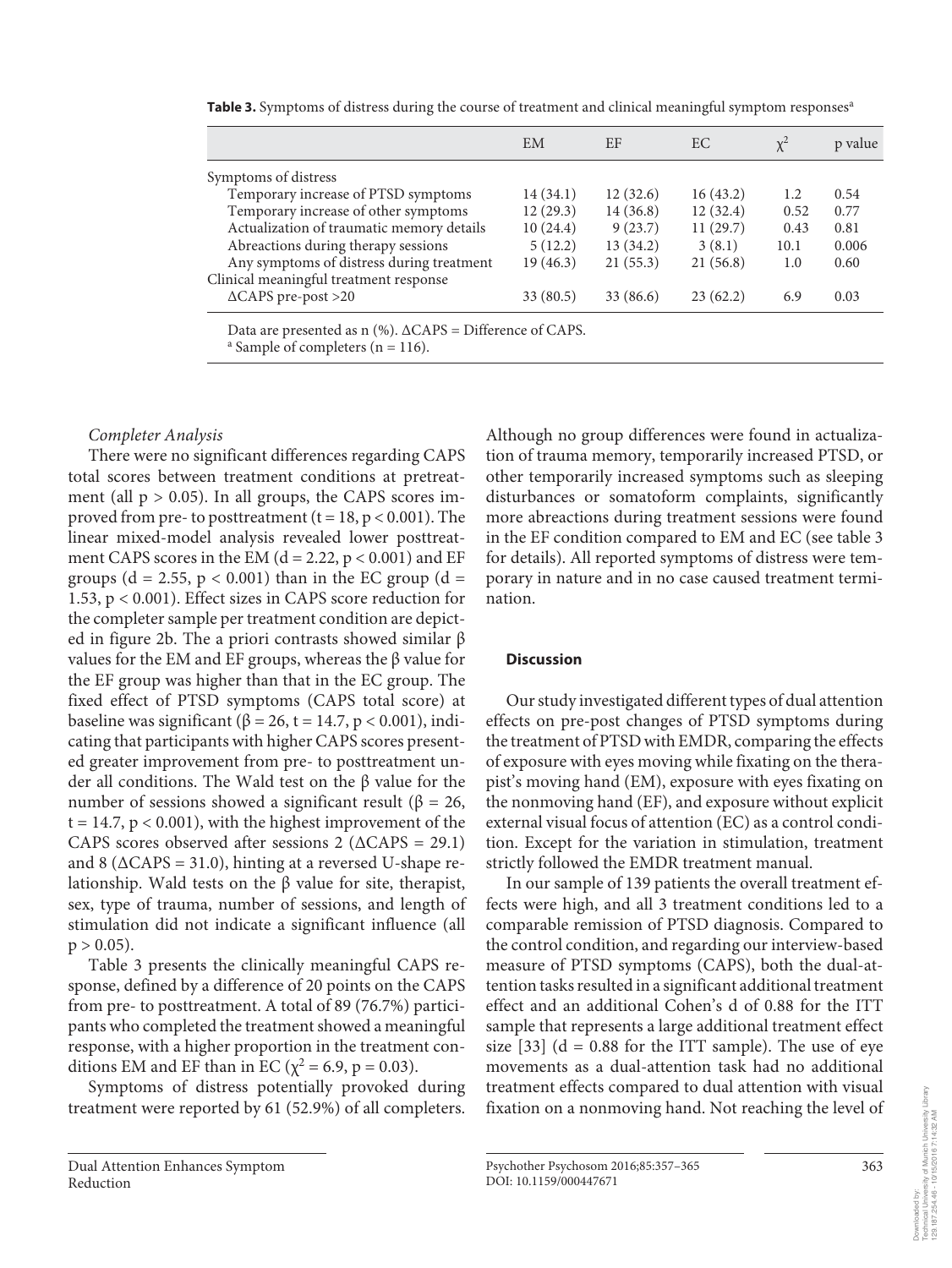statistical significance, however, larger treatment effects were observed for EMDR with fixating on a nonmoving hand in comparison to EMDR in combination with eye movements.

 Regarding the assumed working mechanism of EMDR therapy, our study queries the specific role of bilateral stimulation by inducing eye movements in reducing symptoms of PTSD, because fixation on the nonmoving hand is a continuous and not an alternating stimulus. Instead, provoking dual attention seems to be a crucial mechanism for enhancing the efficacy of EMDR.

 The results of this study show that distraction during exposure could be less counterproductive than classical exposure paradigms postulate [2] . Contrary to the paradigm of prolonged exposure and habituation, dual attention during exposure did not minimize but enhanced the effects of exposure therapy. Thereby, it seems to be of no importance whether the dual-attention tasks are visually presented in a moving or nonmoving fashion. In this vein, the results of our study add evidence to previously reported research indicating the benefits of dual attention in processing traumatic memories [14, 36] and reducing flashbacks [15].

## Limitations

As the experimental design of the study was focused on the potential working mechanisms of EMDR, time between trauma and treatment, duration of PTSD diagnosis, and prior treatments were not assessed, and no follow-up assessment was included. Therefore, we have no information on whether the reported treatment outcome was stable over time. In addition, we only investigated the effects of visual stimulation. It is possible that other stimulation conditions intended to induce dual attention such as tactile or auditory stimulation may affect the treatment outcome differently. Visual fixation on the therapist's hand was not objectively measured with a technical device so as not to disturb the therapy process. While focusing on the hand was easily observable, we cannot exactly determine whether dual attention also occurred during the control condition without explicit visual attention focus. This is a major weakness in regard to our study design. Because all therapists who participated in the study were trained and experienced practitioners of EMDR, we cannot completely rule out the possibility of a therapist allegiance to working with eye movements given that they are experienced and feel comfortable with this technique. Also, patients could have been potentially biased to see EMDR therapy in combination with eye movements as the more effective

therapy since this is standard practice. We tried to compensate for any potential bias on behalf of the EM condition by training the study therapists to give exactly the same standardized instructions to all 3 treatment groups as well as to adhere to the treatment manual as closely as possible. Additionally, video-based supervision (1 session per treatment on average) and feedback were routinely practiced.

## **Conclusions**

 To summarize, our study found a significant advantage of EMDR in combination with an explicit external focus of attention regarding pre-post reductions of PTSD symptoms. Therefore, we conclude that external tasks of attention such as fixating the hand of the therapist possibly generate a dual focus of attention that might be helpful for processing traumatic memories and reducing associated PTSD symptoms. The results of our study do not support the idea that during EMDR the induction of eye movements by following the therapist's moving hand offers an advantage compared to visually fixating on a nonmoving hand [5–10] . Further research is needed to identify the exact mechanism by which an external focus of attention might help to increase treatment effects during exposure therapy.

## **Disclosure Statement**

 M. Sack is a trained EMDR supervisor and obtained money from contributing articles to textbooks on trauma therapy, including EMDR. All other authors declare no conflicts of interest.

- **References** 1 Bisson JI, Roberts NP, Andrew M, Cooper R, Lewis C: Psychological therapies for chronic post-traumatic stress disorder (PTSD) in adults. Cochrane Database Syst Rev 2013; 12:CD003388.
	- 2 Foa EB, Kozak MJ: Emotional processing of fear: exposure to corrective information. Psychol Bull 1986;99:20.
	- 3 Ehlers A, Clark DM: A cognitive model of posttraumatic stress disorder 2000. Behav Res Ther 2000;38:319–345.
	- 4 Parsons RG, Ressler KJ: Implications of memory modulation for post-traumatic stress and fear disorders. Nat Neurosci 2013;16:146– 153.
	- 5 Schwabe L, Nader K, Pruessner JC: Reconsolidation of human memory: brain mechanisms and clinical relevance. Biol Psychiatry 2014;76:274–280.